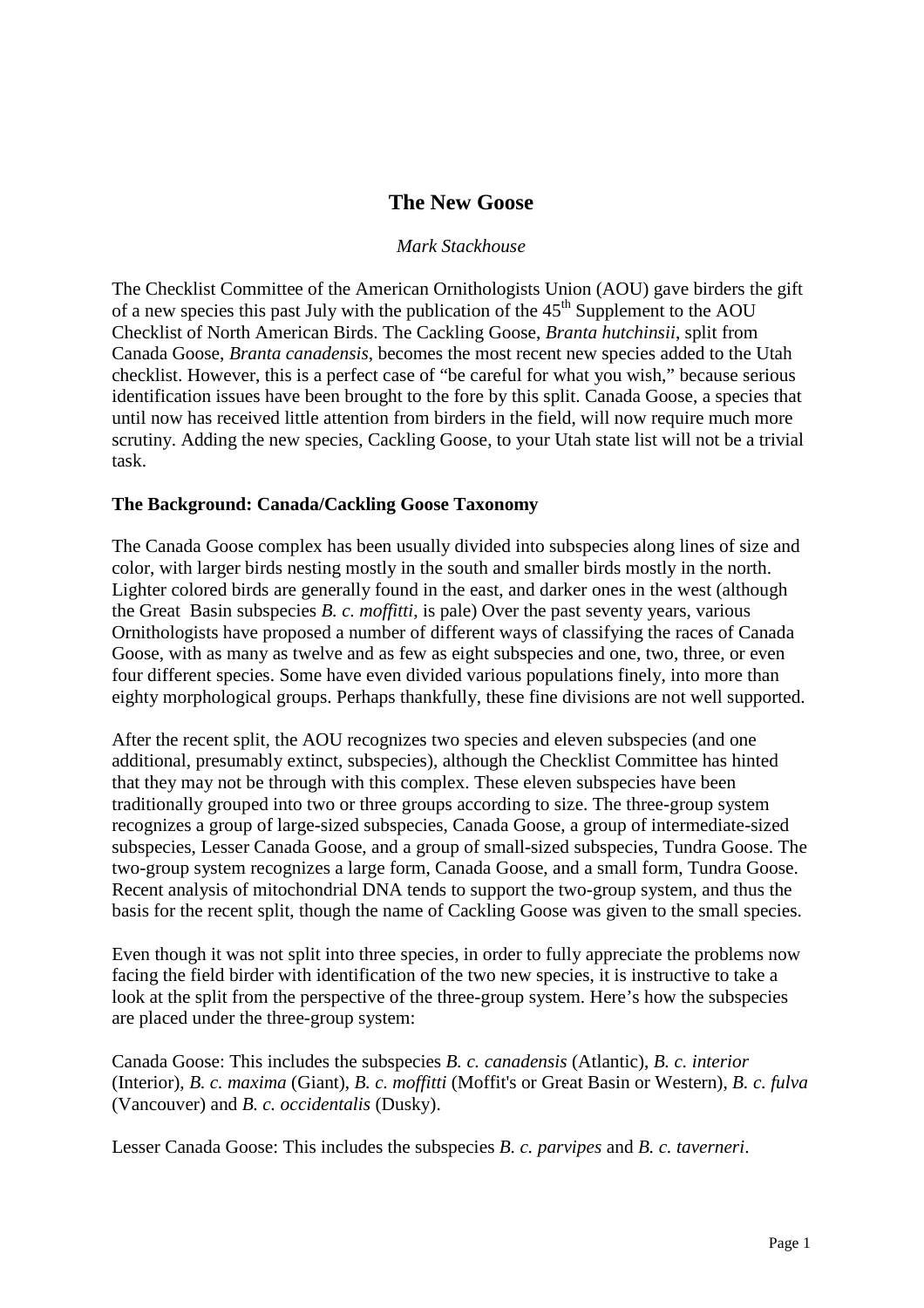Tundra Goose: This includes the subspecies *B. c. hutchinsii* (Richarson's), *B. c. asiatica* (Bering – probably extinct), *B. c. leucopareia* (Aleutian), and *B. c. minima* (Cackling).

In the recent split into two species, this is how they fall out:

Cackling Goose (*Branta hutchinsii*): This includes the subspecies *hutchinsii*, *asiatica*, *leucopareia*, *taverneri*, and *minima*.

Canada Goose (*Branta canadensis*): This includes the subspecies *canadensis*, *interior*, *maxima*, *moffitti*, *parvipes*, *fulva*, and *occidentalis*.

The problem for the field birder quickly becomes apparent by reviewing the lists of subspecies under these two systems. Even though the split includes a large species (Canada Goose) and a small species (Cackling Goose), the intermediate forms (from the Lesser Canada Goose) were split between both species, with the subspecies *taverneri* going to Cackling Goose and *parvipes* going to Canada Goose. Thus, there is a complete overlap in the middle in size between these two new species, because *taverneri* and *parvipes* are both essentially equal in size. Identifying Cackling and Canada Goose by size alone will only work at the extremes of both species.

## **Utah Records for Various Subspecies of Canada and Cackling Goose**

Whether or not this identification conundrum will present a problem for Utah birders depends upon which subspecies occur here. This is not very well understood, because few birders even attempt to note the subspecies of such a common species, coupled with the difficulty of identifying the different subspecies in the field, that results in relatively few records identified to subspecies. The difficulty of identifying subspecies causes problems even with museum specimens, with some individual specimens being identified as different subspecies by different researchers. In spite of these problems, records from museum specimens do give a picture of what subspecies are known to have occurred in the state.

The only subspecies of Canada Goose known to breed in Utah is the Great Basin Canada Goose (*B. c. moffitti*). During the late spring through summer, this is the only subspecies likely to be seen in Utah. Specimens for various other subspecies collected in Utah also exist, including specimens of subspecies that are now part of Cackling Goose. However, all of the other subspecies occur only as migrants or wintering birds. In fact, all of the specimens of subspecies other than *moffitti* were taken in the months of October, November, December and January. This may be coincidental with the hunting season, as hunters provide the largest number of specimens.

Other than *moffitti*, subspecies of the large forms, Canada Goose, that have been collected in Utah include *maxima*, known from a specimen taken in 1939 at Otter Creek Reservoir, and *parvipes*, known from three specimens, two of which were taken December 19, 1963 at Coalville and the other taken at Fool Creek Reservoir (Millard County near Oak City) on January 4, 1964. Of the subspecies that are now part of Cackling Goose, there is a specimen of *minima* from Clear Lake, Millard Co., November 8, 1962; three specimens of *hutchinsii*,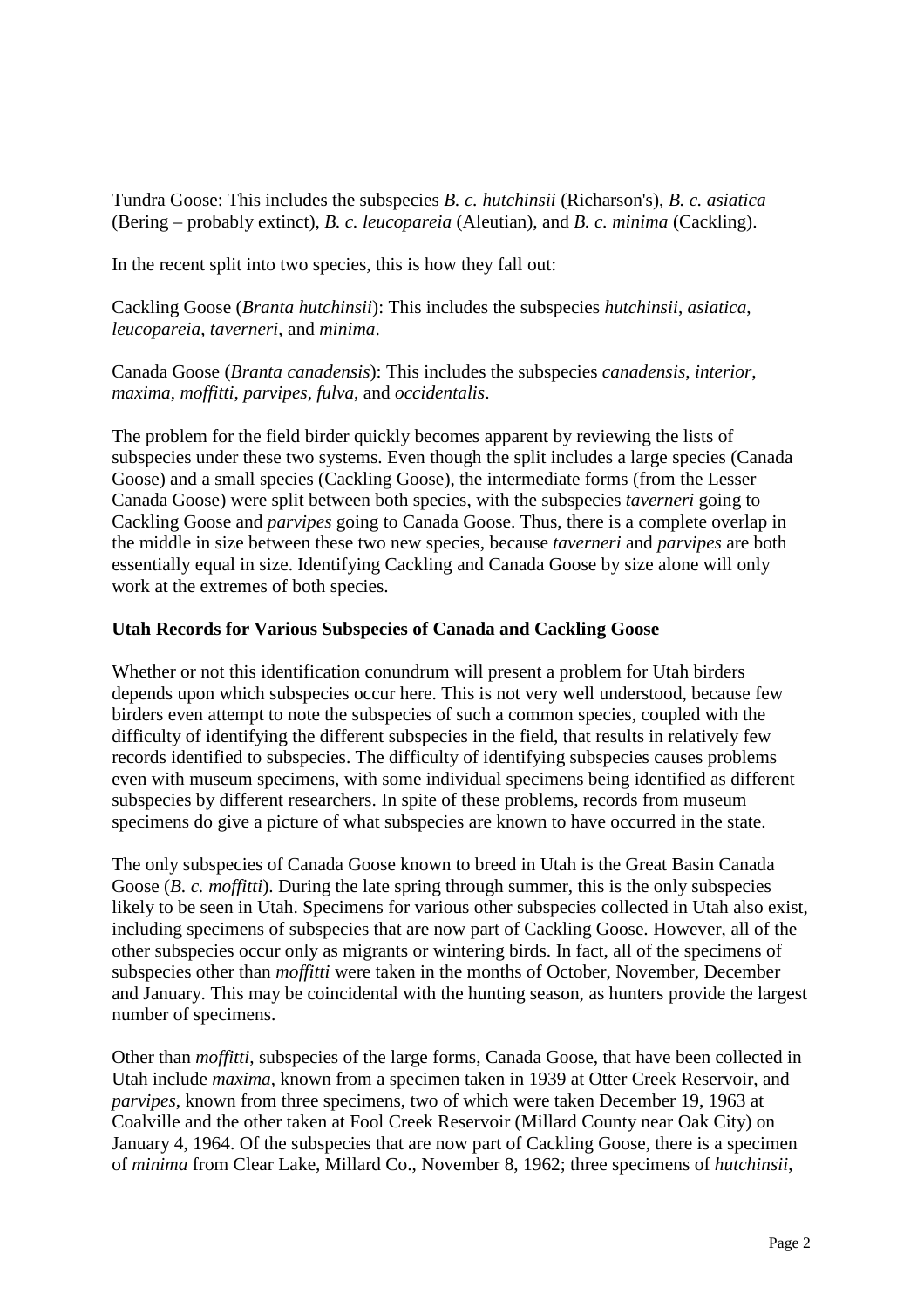one from the Bear River Gun Club in 1907; one from Hensel Valley (Box Elder County) November 7, 1951, and one from Deseret (Millard County) December 13, 1953; three specimens of *leucopareia* from Bear River Marshes (Box Elder County), November 25, 1933 and October 23, 1941. The *hutchinsii* taken at Deseret (Millard County) December 13, 1953 may be *taverneri*; there has been some disagreement as to the identity of this specimen.

There are a number of sight records reported without details for some of these subspecies, including *minima* and *hutchinsii*, which suggests that the occurrence of these subspecies is more common than the few specimens suggests. However, since no detailed study of the subspecies of Canada Goose in Utah has been done, much remains unknown. It is entirely possible that other subspecies occur, beyond those that have been documented.

## **Identification of Canada and Cackling Goose**

Because this split is so recent, there isn't much in the way of literature about how to tell these two species apart. Therefore, the only information available that may be helpful is that which exists for how to identify the various subspecies. As previously mentioned, this information is itself often confusing, incomplete, and can lead to disagreements even with specimens in hand, let alone those in the field. A good review of the identification of the subspecies of Canada goose (written before the split) can be found on Angus Wilson's website at http://www.oceanwanderers.com/CAGO.Subspecies.html. Clearly, there is much work to be done on this identification problem. Hopefully, more will be available in the coming months.

There are several field marks which can be used to separate the subspecies, and by extension, Canada Goose and Cackling Goose. Clearly the most important is size. Luckily, geese are mostly social creatures, so that birders in the field will often be able to compare the sizes of different individuals. Extreme caution should be used in trying to judge the size of lone individuals. The size range in these subspecies is very large, from the largest *maxima*, with weights averaging at about 15 lbs., and some individuals weighing more than 20 lbs., to the smallest *minima*, with weights sometimes less than 3 lbs (about the size of a Mallard). There is considerable overlap in size between the various subspecies and even in the two new species. Besides size, there are a number of other features that can be used to help determine subspecies, although none of them show any consistent differences between all Cackling Goose subspecies and all Canada Goose subspecies. These field marks include overall color (whether it is pale or dark, especially the breast color), length of the neck, bill size, and the presence or absence of a white collar below the black neck. A few subspecies show a dark break or "chinstrap" separating the white cheek patches. Again, these features can help identify the subspecies, and thus, whether the bird is Cackling or Canada, but are not consistent for all the subspecies within each species.

A summary of the potentially useful identifying characteristics of each of the subspecies of Canada and Cackling Goose is presented in Table 1.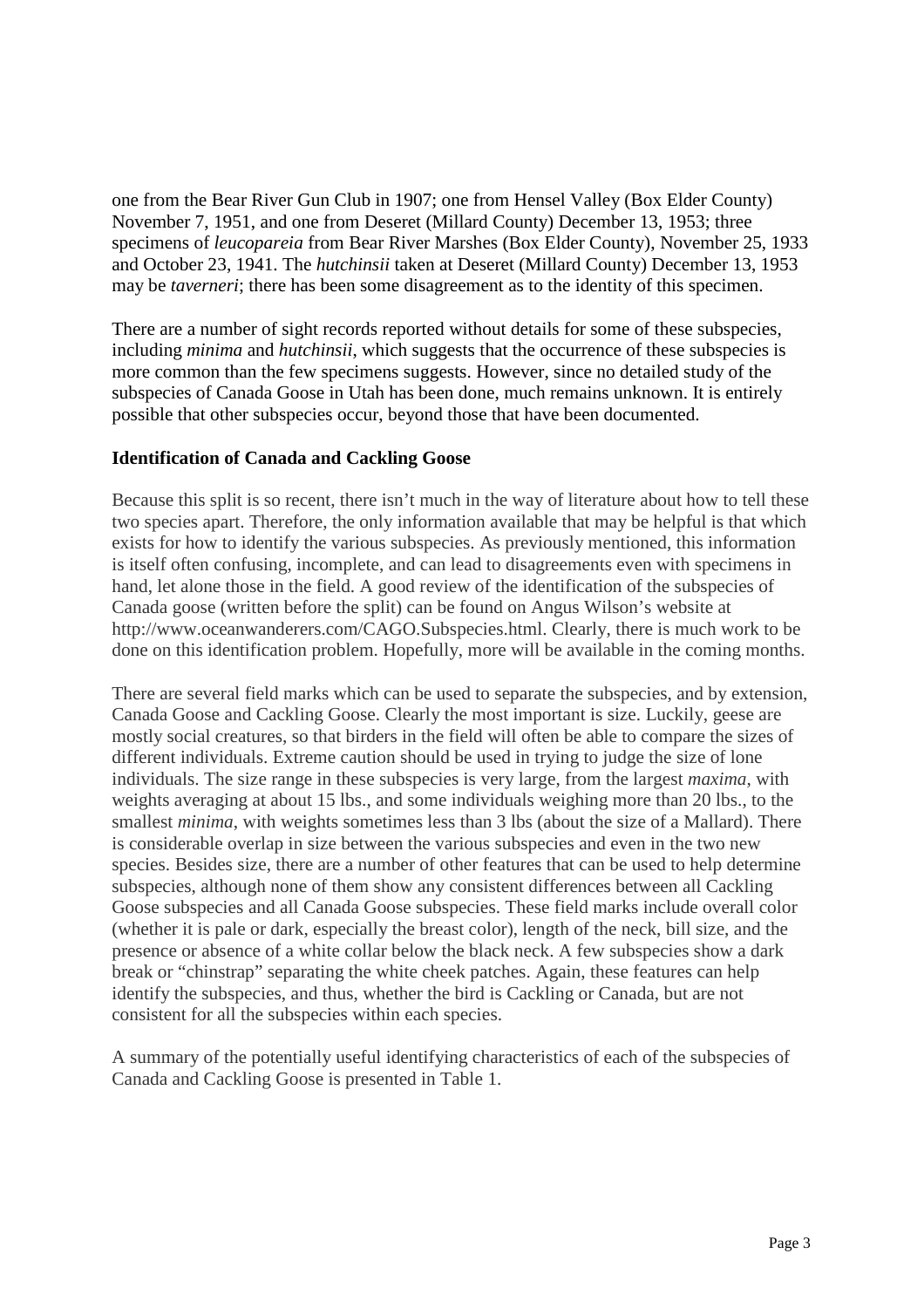Here's a subspecies by subspecies review of the field marks that can be used to recognize each:

## Canada Goose *Brant canadensis*

*B. c. canadensis* This is a large goose, averaging about 7.5 to 9 lbs., lightish in color, long neck, sometimes showing a whitish collar, a strong contrast between the breast and the black of the neck. This is the common subspecies of eastern North America; there are no records for Utah.

*B. c. interior* Similar in size to *canadensis*, about 7.5 to 9.5 lbs*.*; somewhat browner and darker, contrasting less with black of neck; long neck, and seldom with a white collar. Breeds mostly in eastern and central Canada, winters in the east and Midwest; no Utah records.

*B. c. maxima* This is a very large goose, about 14 to 15 lbs*.*; rather pale overall, especially on the underparts; white on cheeks extends somewhat farther up on sides of head than in *canadensis*. The neck is very long, it rarely has a white collar, and the bill is very large. This subspecies is found mostly along the Mississippi Flyway. There is one record for Utah.

*B. c. moffitti* This subspecies is only slightly smaller than *maxima,* about 8 to 14 lbs*.*; and is similar in general coloration; may have white markings on forehead and, in intermountain birds, a dark chinstrap. It is long-necked, and often has a whitish collar. This is the common subspecies of the west, and the only subspecies that nests in Utah.

*B. c. parvipes* This is a medium-sized goose, about 5 to 6 lbs*.*; the same size as the largest subspecies of Cackling Goose, or about the same size as a Snow Goose. It is similar in overall shape and color to *moffitti*, with a pale to dusky breast. Breeds in Alaska and winters in Washington and Oregon; there are several fall and winter records for Utah.

*B. c. occidentalis* This subspecies is medium to large, about 8 to 10 lbs*.*; generally dark overall; underparts chestnut to dark chocolate brown; seldom with a partial white neck collar. Breeds in Alaska and winters in Washington and Oregon; there are no Utah records.

*B. c. fulva* Similar but slightly larger than *occidentalis* about 6 to 13 lbs, has a relatively small bill*.* Breeds in western Canada, winters in Washington and Oregon; there are no Utah records.

#### Cackling Goose *Branta hutchinsii*

*B. c. hutchinsii* This subspecies is small in size, about 3 to 7 lbs*.*, and light colored, with pale breast; bill appears stubby; white on cheeks usually continuous across chin; short neck; seldom has a white collar as in *leucopareia* and *minima*. Breeds widely on the arctic tundra; winters mostly in Texas and Mexico. There are several Utah records, all from late fall.

*B. c. taverneri* Similar in size to *parvipes* of Canada Goose, about 4.5 to 6 lbs*.*; similar in coloration to *leucopareia*, but lighter (though a bit darker than *parvipes*) and usually without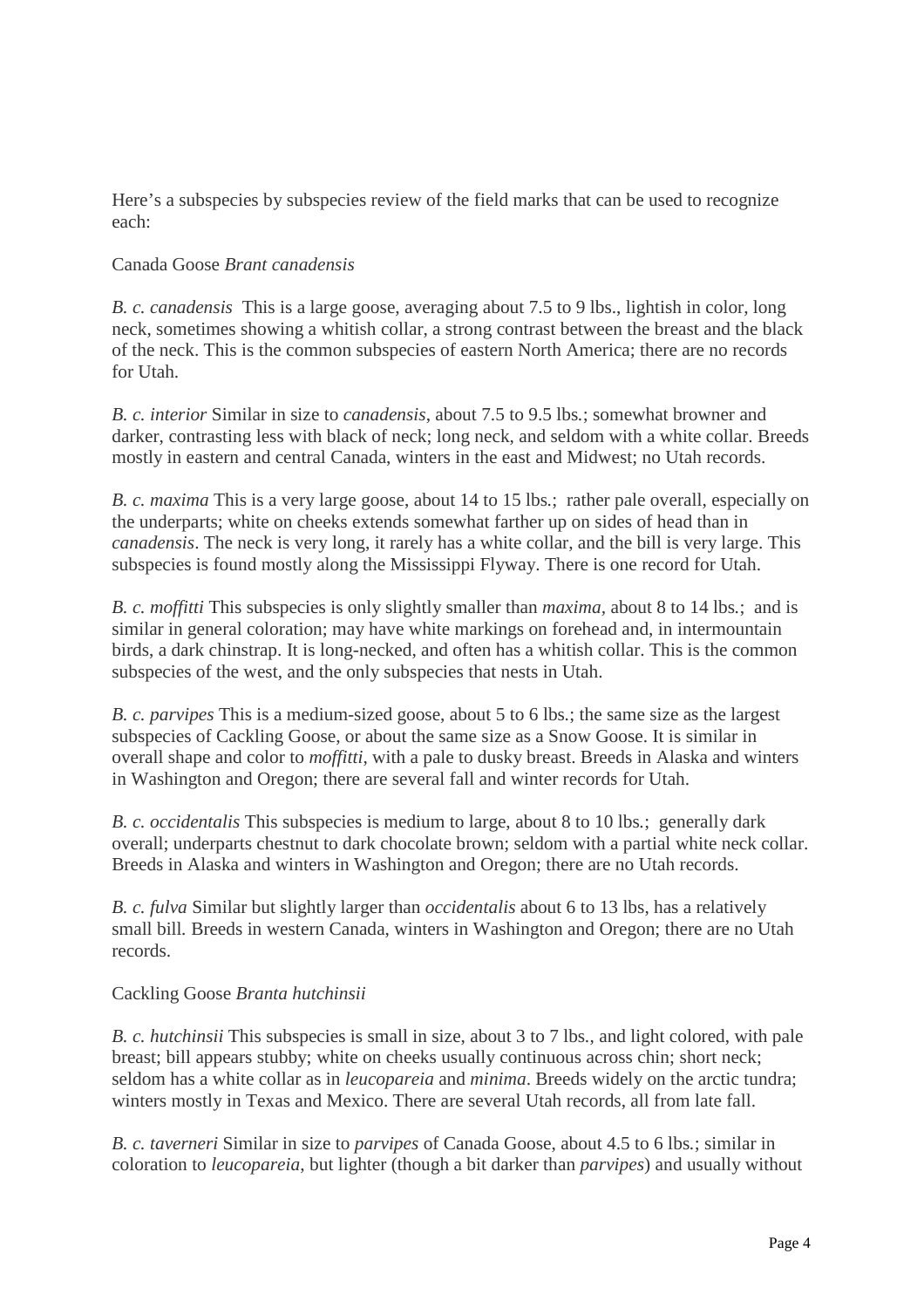a neck ring. Breeds in Alaska, winters in Washington and Oregon. There may be a single record for Utah, but the identification of the specimen is unclear.

*B. c. minima* This is the smallest of the subspecies, about 3 to 4 lbs*.*; with small bill and short neck, appearing somewhat long-legged; highly variable in color but typically overall quite dark; a few show white collar; no dark chinstrap; also has a distinctive, cackling call. Breeds mostly in western Alaska and winters in central California, also in Oregon and Washington. There is at least one fall record for Utah.

*B. c. leucopareia* This subspecies is larger than *minima*, about 4.5 to 5.5 lbs*.*; with paler breast (but still one of the darker subspecies); usually complete and thick white collar at the base of the neck; neck and bill short, nearly always with black chinstrap. Breeds on the Aleutian Islands, winters mostly in California; there are several Utah fall records.

## **Summary**

The recent split of the Canada Goose complex into two species, Canada Goose, *Branta canadensis*, and Cackling Goose, *Branta hutchinsii*, presents both an opportunity and a challenge for Utah birders. While most of the Canada Geese in Utah, including the entire breeding population, belong to a single subspecies (*B. c. moffiti*) that remains in Canada Goose, there are a number of records, represented by specimens, of at least three subspecies that are now in Cackling Goose. The opportunity for birders is that it would certainly be possible to see a Cackling Goose in Utah, especially in fall and winter. The challenge lies in correctly identifying this new species. The only consistent difference between these two species is size, with Cackling Goose averaging smaller than Canada Goose. However, both species consist of a number of subspecies, some of which overlap in size, so that some Cackling Geese could actually be larger than some Canada Geese. While there are a number of other morphological characteristics that can be helpful to identify the various subspecies of this complex, none of them can be used by themselves to separate Cackling and Canada Goose, and the correct identification of subspecies in the field remains difficult and uncertain.

Because size can only be used reliably in the field when there are other birds with which to compare, Utah birders will face an additional difficulty in correctly identifying a Cackling Goose. The common subspecies of Canada Goose in Utah (*B. c. moffitti*) is one of the largest of the subspecies, therefore most other subspecies of Canada Goose will look small in comparison, and some may appear less than half the size of *B. c. moffitti*, and yet not be Cackling Goose. It is probably not possible to safely identify either Canada or Cackling Goose for the subspecies in the size-overlap zone. These two species can probably only be safely identified in the field at the extremes. The smallest of the Canada Geese subspecies and the largest of the Cackling Geese subspecies are about the size of a Snow Goose, or about half the size of the Canada Goose that is commonly found in Utah. To be certain of a Cackling Goose, a birder would have to see a bird only one-quarter to about one-third the size of the common form of Canada Goose, or roughly from the size of a Mallard to the size of a Ross's Goose.